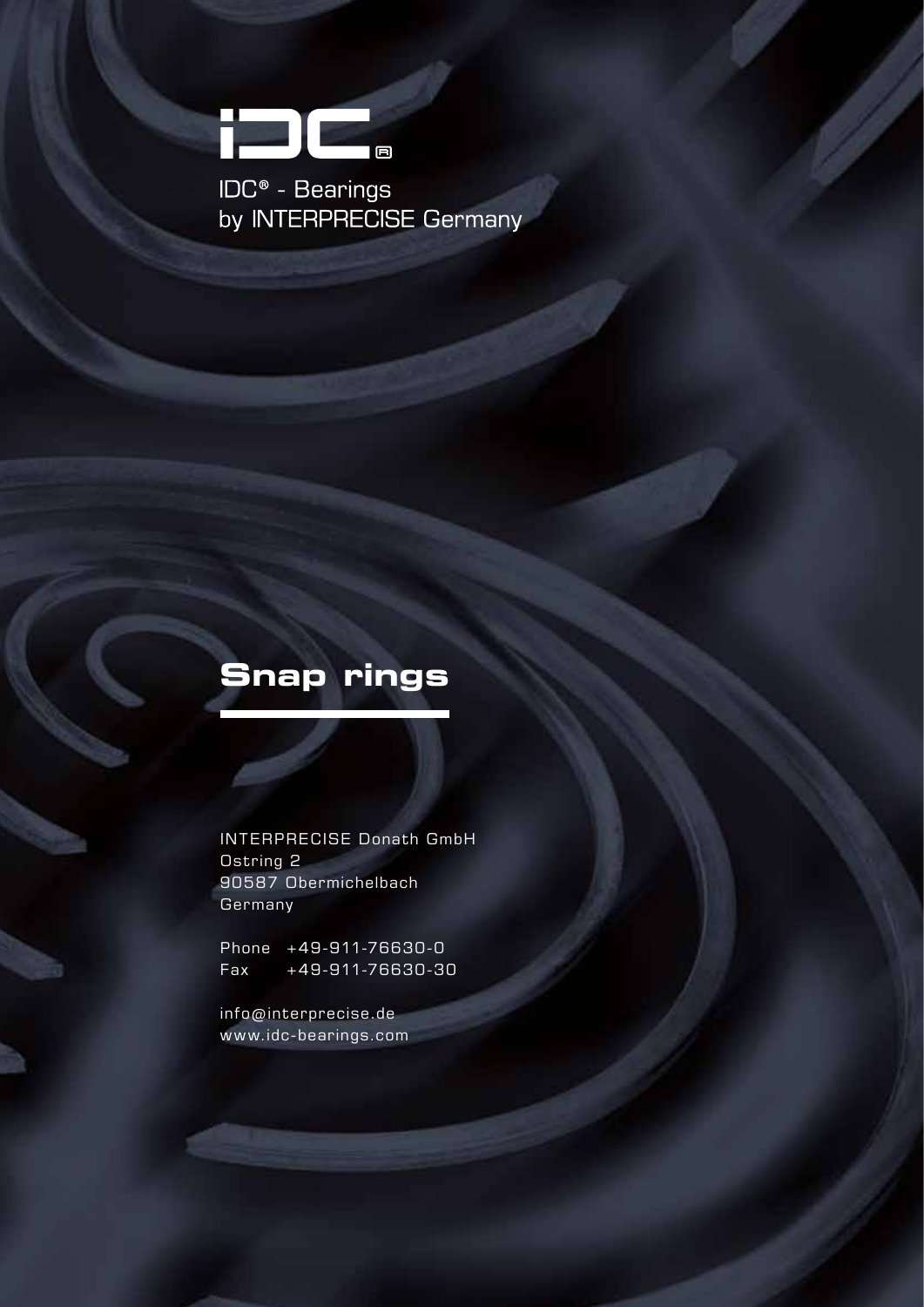**The Co**  $\blacksquare$ **series BR** 



dimension

|                 | weight            | bore     |                            | ring             | groove           |                           |                 |  |
|-----------------|-------------------|----------|----------------------------|------------------|------------------|---------------------------|-----------------|--|
| description     | m<br>kg/1.000 pcs | d1<br>mm | $d3$ <sub>min.</sub><br>mm | $b_{-0,1}$<br>mm | $S_{-0.1}$<br>mm | $d2$ <sub>h11</sub><br>mm | $m_{min}$<br>mm |  |
| BR <sub>7</sub> | 0,09              | 7        | 7,5                        | 1, 0             |                  | 7,4                       |                 |  |
| BR <sub>8</sub> | 0,10              | 8        | 8,5                        |                  | 0,8              | 8,4                       | 0,9             |  |
| BR <sub>9</sub> | 0,13              | 9        | 9,5                        | 1,1              |                  | 9,4                       |                 |  |
| <b>BR 10</b>    | 0,15              | 10       | 10,6                       | 1, 2             |                  | 10,5                      |                 |  |
| <b>BR 11</b>    | 0,21              | 11       | 11,6                       |                  |                  | 11,5                      |                 |  |
| <b>BR 12</b>    | 0,25              | 12       | 12,7                       |                  |                  | 12,5                      |                 |  |
| <b>BR 13</b>    | 0,28              | 13       | 13,8                       | 1,3              | 1, 0             | 13,6                      | 1,1             |  |
| <b>BR 14</b>    | 0,31              | 14       | 14,8                       |                  |                  | 14,6                      |                 |  |
| <b>BR 15</b>    | 0,34              | 15       | 15,8                       |                  |                  | 15,6                      |                 |  |
| <b>BR 16</b>    | 0,53              | 16       | 16,8                       |                  |                  | 16,6                      |                 |  |
| <b>BR 17</b>    | 0,55              | 17       | 17,8                       |                  |                  | 17,6                      |                 |  |
| <b>BR 18</b>    | 0,68              | 18       | 18,9                       |                  |                  | 18,6                      |                 |  |
| <b>BR 19</b>    | 0,72              | 19       | 19,9                       |                  |                  | 19,6                      |                 |  |
| BR 20           | 0,76              | 20       | 21,0                       |                  |                  | 20,6                      |                 |  |
| BR 21           | 0,79              | 21       | 22,0                       |                  |                  | 21,6                      | 1,3             |  |
| <b>BR 22</b>    | 0,81              | 22       | 23,0                       | 1,8              | 1, 2             | 22,6                      |                 |  |
| <b>BR 23</b>    | 0,88              | 23       | 24,0                       |                  |                  | 23,6                      |                 |  |
| <b>BR 24</b>    | 0,90              | 24       | 25,2                       |                  |                  | 24,8                      |                 |  |
| <b>BR 25</b>    | 0,91              | 25       | 26,2                       |                  |                  | 25,8                      |                 |  |
| <b>BR 26</b>    | 0,98              | 26       | 27,2                       |                  |                  | 26,8                      |                 |  |
| BR 27           | 1,11              | 27       | 28,2                       |                  |                  | 27,8                      |                 |  |
| <b>BR 28</b>    | 1,13              | 28       | 29,2                       |                  |                  | 28,8                      |                 |  |
| <b>BR 29</b>    | 1,15              | 29       | 30,2                       |                  |                  | 29,8                      |                 |  |
| <b>BR 30</b>    | 2,00              | 30       | 31,4                       |                  |                  | 31,0                      |                 |  |
| <b>BR 31</b>    | 2,03              | 31       | 32,4                       |                  |                  | 32,0                      |                 |  |
| <b>BR 32</b>    | 2,11              | 32       | 33,4                       |                  |                  | 33,0                      |                 |  |
| <b>BR 33</b>    | 2,26              | 33       | 34,4                       |                  |                  | 34,0                      |                 |  |
| <b>BR 34</b>    | 2,34              | 34       | 35,4                       |                  |                  | 35,0                      |                 |  |
| <b>BR 35</b>    | 2,36              | 35       | 36,4                       |                  |                  | 36,0                      |                 |  |
| <b>BR 37</b>    | 2,53              | 37       | 38,8                       |                  |                  | 38,2                      |                 |  |
| <b>BR 38</b>    | 2,61              | 38       | 39,8                       |                  |                  | 39,2                      |                 |  |
| <b>BR 39</b>    | 2,67              | 39       | 40,8                       |                  | 1,5              | 40,2                      |                 |  |
| <b>BR 40</b>    | 2,80              | 40       | 41,8                       | 2,3              |                  | 41,2                      | 1,6             |  |
| BR 42           | 2,92              | 42       | 43,8                       |                  |                  | 43,2                      |                 |  |
| BR 43           | 3,03              | 43       | 44,8                       |                  |                  | 44,2                      |                 |  |
| BR 44           | 3,11              | 44       | 45,8                       |                  |                  | 45,2                      |                 |  |
| BR 45           | 3,25              | 45       | 46,8                       |                  |                  | 46,2                      |                 |  |
| BR 46           | 3,28              | 46       | 47,8                       |                  |                  | 47,2                      |                 |  |
| BR 47           | 3,29              | 47       | 48,8                       |                  |                  | 48,2                      |                 |  |
| BR 48           | 3,45              | 48       | 49,8                       |                  |                  | 49,2                      |                 |  |
| <b>BR 50</b>    | 3,57              | 50       | 51,8                       |                  |                  | 51,2                      |                 |  |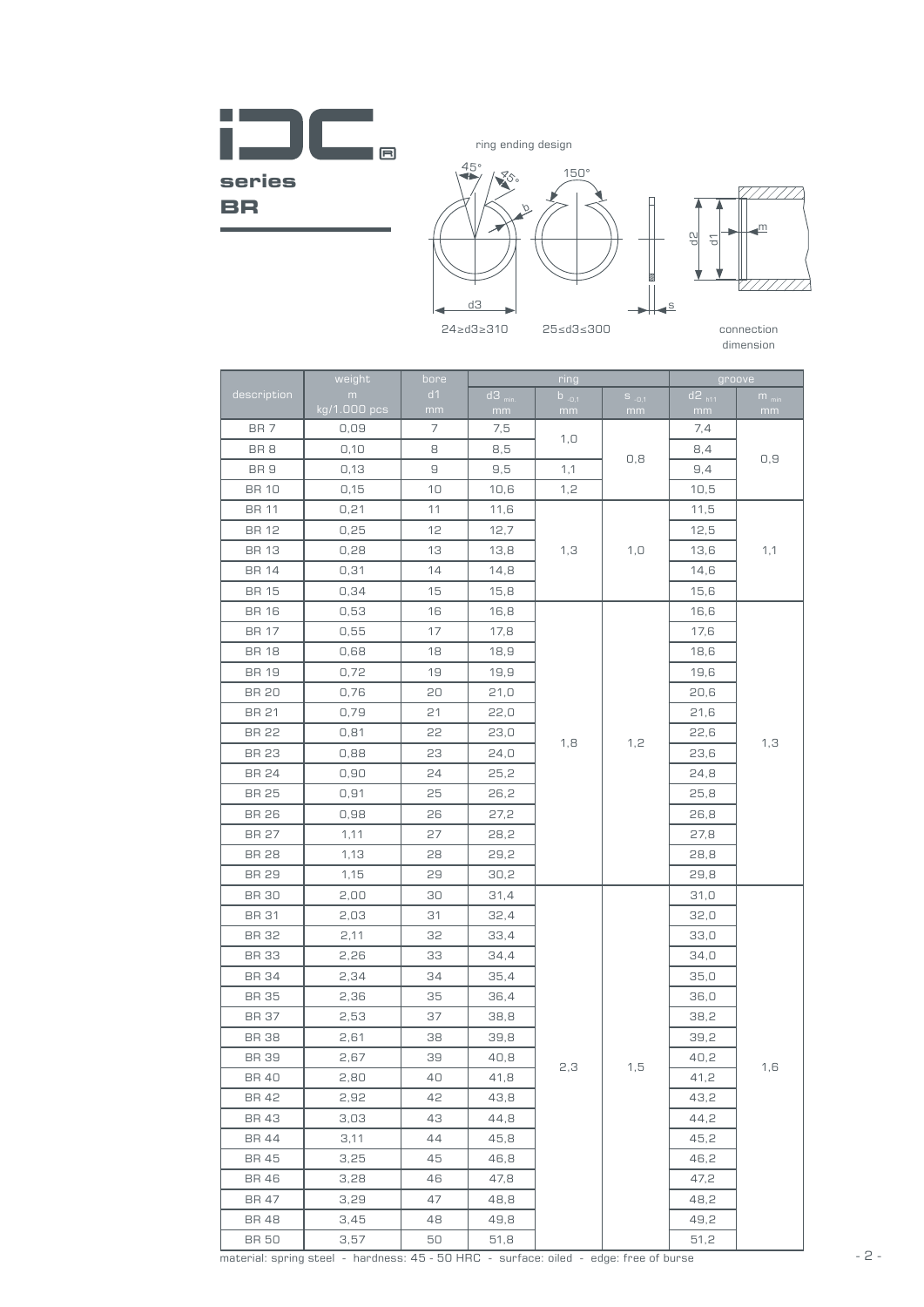**The Co**  $\overline{B}$ **series BR** 



77777.

dimension

|               | weight            | bore     |                           | ring             | groove            |                  |                 |
|---------------|-------------------|----------|---------------------------|------------------|-------------------|------------------|-----------------|
| description   | m<br>kg/1.000 pcs | d1<br>mm | $d3$ <sub>min</sub><br>mm | $b_{.0,1}$<br>mm | $S_{-.0,1}$<br>mm | $d2_{h11}$<br>mm | $m_{min}$<br>mm |
| <b>BR 52</b>  | 3,58              | 52       | 54,3                      |                  |                   | 53,5             |                 |
| <b>BR 53</b>  | 3,82              | 53       | 55,3                      |                  |                   | 54,5             |                 |
| <b>BR 55</b>  | 3,93              | 55       | 57,3                      |                  |                   | 56,5             |                 |
| <b>BR 57</b>  | 4,12              | 57       | 59,3                      |                  |                   | 58,5             |                 |
| BR 58         | 4,13              | 58       | 60,3                      |                  |                   | 59,5             |                 |
| <b>BR 60</b>  | 4,28              | 60       | 62,3                      | 2,3              | 1,5               | 61,5             | 1,6             |
| <b>BR 62</b>  | 4,42              | 62       | 64,3                      |                  |                   | 63,5             |                 |
| <b>BR 63</b>  | 4,50              | 63       | 65,3                      |                  |                   | 64,5             |                 |
| <b>BR 65</b>  | 4,72              | 65       | 67,3                      |                  |                   | 66,5             |                 |
| <b>BR 68</b>  | 4,90              | 68       | 70,3                      |                  |                   | 69,5             |                 |
| <b>BR 70</b>  | 4,93              | 70       | 72,3                      |                  |                   | 71,5             |                 |
| <b>BR72</b>   | 8,49              | 72       | 74,6                      |                  |                   | 73,8             |                 |
| <b>BR73</b>   | 8,52              | 73       | 75,6                      |                  |                   | 74,8             |                 |
| <b>BR 74</b>  | 8,60              | 74       | 76,6                      |                  |                   | 75,8             | 2,2             |
| <b>BR 76</b>  | 8,89              | 76       | 78,6                      |                  |                   | 77,8             |                 |
| <b>BR78</b>   | 9,05              | 78       | 80,6                      | 2,8              |                   | 79,8             |                 |
| <b>BR79</b>   | 9,07              | 79       | 81,6                      |                  | 2,0               | 80,8             |                 |
| <b>BR 80</b>  | 9,22              | 80       | 82,6                      |                  |                   | 81,8             |                 |
| <b>BR 81</b>  | 9,31              | 81       | 83,6                      |                  |                   | 82,8             |                 |
| <b>BR 82</b>  | 9,45              | 82       | 84,6                      |                  |                   | 83,8             |                 |
| <b>BR 83</b>  | 9,63              | 83       | 85,6                      |                  |                   | 84,8             |                 |
| <b>BR 86</b>  | 9,91              | 86       | 88,6                      |                  |                   | 87,8             |                 |
| <b>BR 88</b>  | 15,40             | 88       | 91,0                      |                  |                   | 90,0             |                 |
| <b>BR 90</b>  | 15,60             | 90       | 93,0                      |                  |                   | 92,0             |                 |
| BR 92         | 16,60             | 92       | 95,0                      |                  |                   | 94,0             |                 |
| <b>BR 93</b>  | 16,80             | 93       | 96,0                      |                  |                   | 95,0             |                 |
| <b>BR 95</b>  | 16,90             | 95       | 98,0                      |                  |                   | 97,0             |                 |
| BR 97         | 17,10             | 97       | 100,0                     |                  |                   | 99,0             |                 |
| <b>BR 98</b>  | 17,50             | 98       | 101,0                     |                  |                   | 100,0            |                 |
| <b>BR 100</b> | 17,90             | 100      | 103,3                     |                  |                   | 102,3            |                 |
| BR 102        | 18,40             | 102      | 105,3                     |                  |                   | 104,3            |                 |
| <b>BR 103</b> | 18,50             | 103      | 106,3                     | 3,4              | 2,5               | 105,3            | 2,7             |
| <b>BR 105</b> | 18,70             | 105      | 108,3                     |                  |                   | 107,3            |                 |
| <b>BR 107</b> | 19,10             | 107      | 110,3                     |                  |                   | 109,3            |                 |
| <b>BR 108</b> | 19,30             | 108      | 111,3                     |                  |                   | 110,3            |                 |
| <b>BR 110</b> | 19,80             | 110      | 113,4                     |                  |                   | 112,3            |                 |
| BR 112        | 20,30             | 112      | 115,4                     |                  |                   | 114,3            |                 |
| <b>BR 113</b> | 20,50             | 113      | 116,4                     |                  |                   | 115,3            |                 |
| <b>BR 115</b> | 20,60             | 115      | 118,4                     |                  |                   | 117,3            |                 |
| <b>BR 117</b> | 20,80             | 117      | 120,4                     |                  |                   | 119,3            |                 |
| <b>BR 118</b> | 21,10             | 118      | 121,4                     |                  |                   | 120,3            |                 |

 $\overline{\phantom{a}}$  material: soring steel - hardness: 45 - 50 HRC - surface: oiled - edge: free of burse  $\overline{\phantom{a}}$   $\overline{\phantom{a}}$   $\overline{\phantom{a}}$  - 3 material: spring steel - hardness: 45 - 50 HRC - surface: oiled - edge: free of burse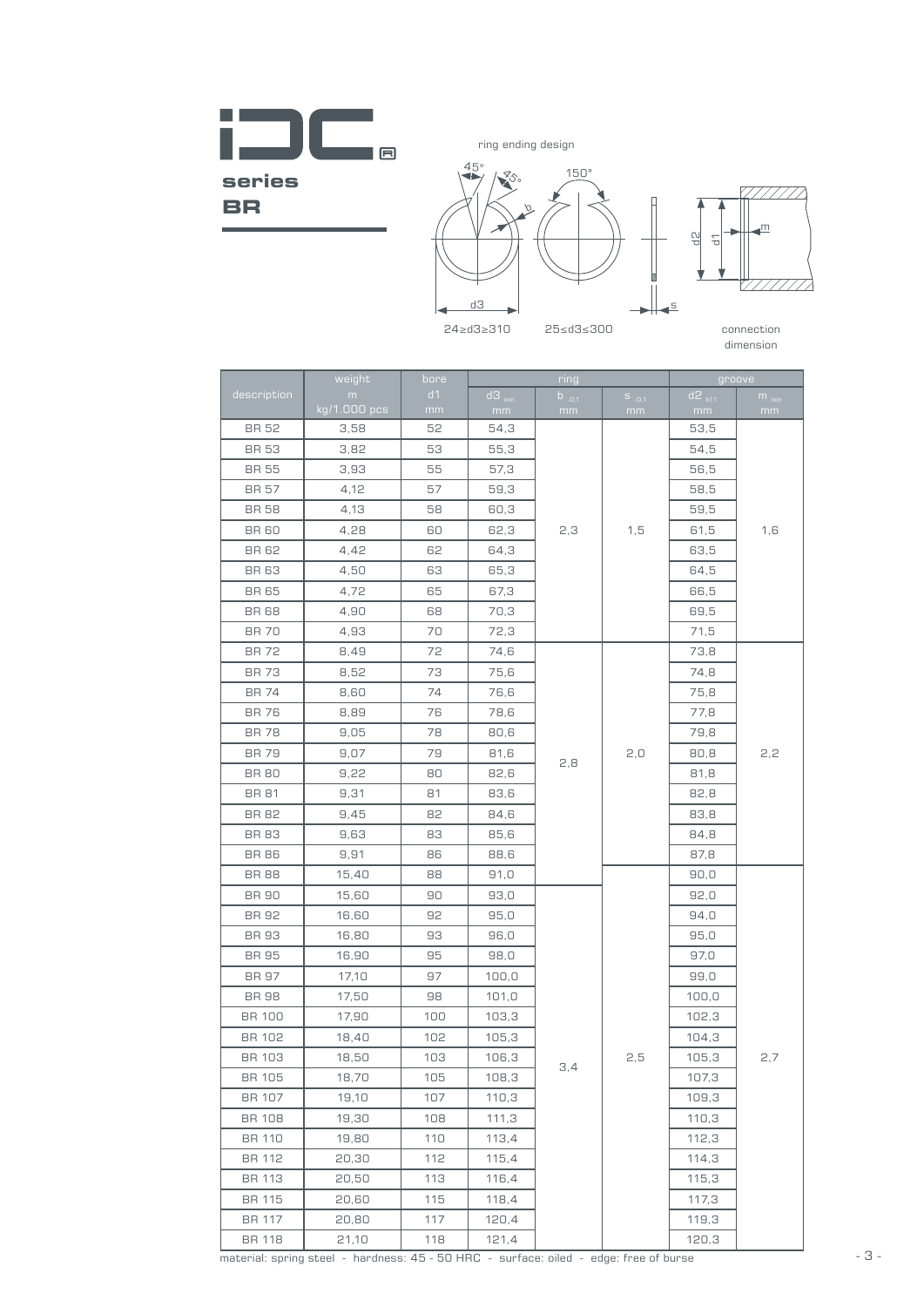**The Co**  $\blacksquare$ **series BR** 



|               | weight       | bore |                      | ring       | groove     |                      |           |  |
|---------------|--------------|------|----------------------|------------|------------|----------------------|-----------|--|
| description   | m            | d1   | $d3$ <sub>min.</sub> | $b_{.0,1}$ | $S_{-0.1}$ | $d^2$ <sub>h11</sub> | $m_{min}$ |  |
|               | kg/1.000 pcs | mm   | mm                   | mm         | mm         | mm                   | mm        |  |
| <b>BR 120</b> | 21,40        | 120  | 123,6                |            |            | 122,3                |           |  |
| <b>BR 123</b> | 22,00        | 123  | 126,6                |            |            | 125,3                |           |  |
| BR 125        | 22,50        | 125  | 128,6                |            |            | 127,3                |           |  |
| <b>BR 127</b> | 23,00        | 127  | 130,6                | 3,4        |            | 129,3                |           |  |
| <b>BR 130</b> | 23,40        | 130  | 133,7                |            |            | 132,3                |           |  |
| BR 133        | 24,40        | 133  | 136,7                |            |            | 135,3                |           |  |
| <b>BR 135</b> | 25,00        | 135  | 138,7                |            |            | 137,3                |           |  |
| <b>BR 137</b> | 25,30        | 137  | 140,7                |            |            | 139,3                |           |  |
| <b>BR 140</b> | 29,30        | 140  | 144,1                |            |            | 142,6                |           |  |
| <b>BR 143</b> | 30,10        | 143  | 147,1                |            | 2,5        | 145,6                | 2,7       |  |
| <b>BR 150</b> | 31,90        | 150  | 154,2                |            |            | 152,6                |           |  |
| <b>BR 153</b> | 32,60        | 153  | 157,2                |            |            | 155,6                |           |  |
| <b>BR 160</b> | 34,40        | 160  | 164,3                |            |            | 162,6                |           |  |
| <b>BR 163</b> | 34,60        | 163  | 167,3                | 4,0        |            | 165,6                |           |  |
| <b>BR 165</b> | 34,90        | 165  | 169,3                |            |            | 167,6                |           |  |
| <b>BR 170</b> | 36,20        | 170  | 174,4                |            |            | 172,6                |           |  |
| BR 173        | 37,10        | 173  | 177,4                |            |            | 175,6                |           |  |
| <b>BR 175</b> | 37,30        | 175  | 179,4                |            |            | 177,6                |           |  |
| <b>BR 180</b> | 38,30        | 180  | 184,5                |            |            | 182,6                |           |  |
| BR 183        | 41,00        | 183  | 187,5                |            |            | 185,6                |           |  |
| BR 190        | 61,30        | 190  | 194,9                |            |            | 193,0                | 3,2       |  |
| <b>BR 195</b> | 61,60        | 195  | 199,9                |            |            | 198,0                |           |  |
| <b>BR 200</b> | 64,50        | 200  | 205,0                |            |            | 203,0                |           |  |
| <b>BR 205</b> | 66,40        | 205  | 210,0                | 5,0        | 3,0        | 208,0                |           |  |
| <b>BR 220</b> | 72,40        | 220  | 225,2                |            |            | 223,0                |           |  |
| <b>BR 230</b> | 75,20        | 230  | 235,3                |            |            | 233,0                |           |  |
| <b>BR 250</b> | 84,20        | 250  | 255,5                |            |            | 253,0                |           |  |
| <b>BR 270</b> | 174,00       | 270  | 277,7                |            |            | 275,0                |           |  |
| <b>BR 280</b> | 184,00       | 280  | 287,8                |            |            | 285,0                |           |  |
| <b>BR 300</b> | 196,00       | 300  | 307,9                |            |            | 305,0                |           |  |
| <b>BR 320</b> | 203,00       | 320  | 328,2                |            |            | 325,0                |           |  |
| <b>BR 325</b> | 206,00       | 325  | 333,2                |            |            | 330,0                |           |  |
| BR 355        | 231,00       | 355  | 363,5                | 7,5        | 4,0        | 360,0                | 4,2       |  |
| BR 375        | 240,00       | 375  | 383,6                |            |            | 380,0                |           |  |
| BR 385        | 248,00       | 385  | 393,7                |            |            | 390,0                |           |  |
| BR 395        | 257,00       | 395  | 403,8                |            |            | 400,0                |           |  |
| BR 400        | 260,00       | 400  | 408,9                |            |            | 405,0                |           |  |
| <b>BR 420</b> | 277,00       | 420  | 429,1                |            |            | 425,0                |           |  |
| BR 440        | 294,00       | 440  | 449,3                |            |            | 445,0                |           |  |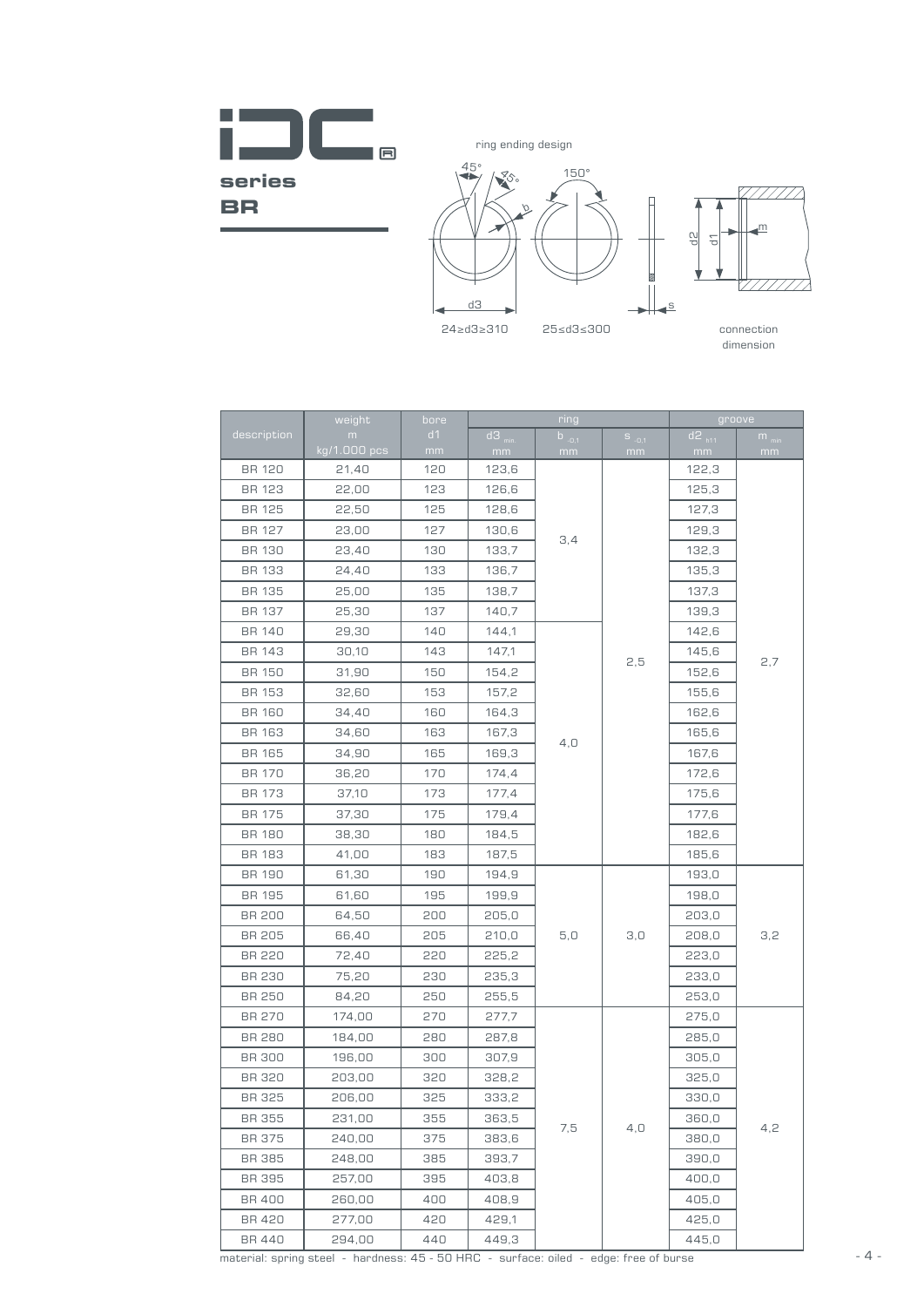

ring ending design





 $\alpha$ 

|                              |                                                                                               |              |                        | d3               |                  | 딍<br>≞-          | 웽                |                                                                                          |
|------------------------------|-----------------------------------------------------------------------------------------------|--------------|------------------------|------------------|------------------|------------------|------------------|------------------------------------------------------------------------------------------|
|                              |                                                                                               | $d3 \leq 38$ |                        | $d3 \geq 40$     |                  |                  |                  | connection<br>dimension                                                                  |
|                              | weight                                                                                        | bore         |                        | ring             |                  |                  | groove           | detaching                                                                                |
| description                  | m<br>$kg/1.000$ pcs                                                                           | d1<br>mm     | $d3_{\text{ma}}$<br>mm | $b_{-0,1}$<br>mm | $S_{-0,1}$<br>mm | $d2_{h11}$<br>mm | $m_{\min}$<br>mm | speed n<br>$\overline{\phantom{a}}$ min $\overline{\phantom{a}}^{\scriptscriptstyle +1}$ |
| WR4                          | 0,02                                                                                          | 4            | 3,70                   | 0,8              |                  | 3,80             |                  | 275000                                                                                   |
| WR <sub>5</sub>              | 0,05                                                                                          | 5            | 4,70                   | 1, 0             | 0,5              | 4,80             | 0,6              | 192000                                                                                   |
| WR 6                         | 0,09                                                                                          | 6            | 5,60                   | 1,1              |                  | 5,70             |                  | 141000                                                                                   |
| WR 7                         | 0,12                                                                                          | 7            | 6,50                   | 1,2              | 0,7              | 6,70             | 0,8              | 134000                                                                                   |
| WR 8                         | 0,20                                                                                          | 8            | 7,40                   |                  |                  | 7,60             |                  | 108000                                                                                   |
| WR 9                         | 0,24                                                                                          | 9            | 8,40                   |                  |                  | 8,60             |                  | 80000                                                                                    |
| <b>WR 10</b>                 | 0,25                                                                                          | 10           | 9,40                   | 1,3              | 1, 0             | 9,60             | 1,1              | 68000                                                                                    |
| <b>WR 11</b>                 | 0,29                                                                                          | 11           | 10,20                  |                  |                  | 10,50            |                  | 64000                                                                                    |
| WR 12                        | 0,30                                                                                          | 12           | 11,20                  |                  |                  | 11,50            |                  | 53000                                                                                    |
| WR 14                        | 0,50                                                                                          | 14           | 13,10                  | 1,5              |                  | 13,50            |                  | 45000                                                                                    |
| WR 15                        | 0,66                                                                                          | 15           | 14,00                  |                  |                  | 14,40            |                  | 44000                                                                                    |
| <b>WR 16</b>                 | 0,69                                                                                          | 16           | 15,00                  |                  |                  | 15,40            |                  | 38000                                                                                    |
| <b>WR 17</b>                 | 0,72                                                                                          | 17           | 16,00                  |                  |                  | 16,40            |                  | 34000                                                                                    |
| <b>WR 18</b>                 | 0,75                                                                                          | 18           | 17,00                  |                  |                  | 17,40            |                  | 30000                                                                                    |
| WR 19                        | 0,80                                                                                          | 19           | 17,90                  |                  |                  | 18,40            | 1,3              | 29000                                                                                    |
| <b>WR 20</b>                 | 0,84                                                                                          | 20           | 18,70                  | 1,75             | 1,2              | 19,20            |                  | 26000                                                                                    |
| <b>WR 21</b>                 | 0,87                                                                                          | 21           | 19,70                  |                  |                  | 20,20            |                  | 23000                                                                                    |
| <b>WR 22</b>                 | 0,91                                                                                          | 22           | 20,70                  |                  |                  | 21,20            |                  | 21000                                                                                    |
| <b>WR 24</b>                 | 0,99                                                                                          | 24           | 22,50                  |                  |                  | 23,00            |                  | 18000                                                                                    |
|                              |                                                                                               |              |                        |                  |                  |                  |                  |                                                                                          |
| <b>WR 25</b><br><b>WR 26</b> | 0,10                                                                                          | 25           | 23,50                  |                  |                  | 24,00            |                  | 16000                                                                                    |
|                              | 1,10                                                                                          | 26           | 24,50                  |                  |                  | 25,00            |                  | 15000                                                                                    |
| <b>WR 28</b>                 | 2,11                                                                                          | 28           | 26,50                  |                  |                  | 27,00            |                  | 15000<br>14000                                                                           |
| <b>WR 29</b>                 | 2,20                                                                                          | 29           | 27,50                  |                  |                  | 28,00            |                  |                                                                                          |
| <b>WR 30</b>                 | 2,33                                                                                          | 30           | 28,50                  |                  |                  | 29,00            |                  | 13000                                                                                    |
| WR 32                        | 2,41                                                                                          | 32           | 30,20                  |                  |                  | 30,80            |                  | 13000                                                                                    |
| WR 35                        | 2,51                                                                                          | 35           | 33,20                  |                  |                  | 33,80            |                  | 11000                                                                                    |
| <b>WR 37</b>                 | 2,72                                                                                          | 37           | 35,20                  |                  |                  | 35,80            |                  | 9200                                                                                     |
| <b>WR38</b>                  | 2,83                                                                                          | 38           | 36,20                  |                  |                  | 36,80            |                  | 8700                                                                                     |
| <b>WR40</b>                  | 2,91                                                                                          | 40           | 37,80                  |                  |                  | 38,50            |                  | 8100                                                                                     |
| <b>WR42</b>                  | 3,10                                                                                          | 42           | 39,80                  |                  |                  | 40,50            |                  | 7000                                                                                     |
| <b>WR43</b>                  | 3,25                                                                                          | 43           | 40,80                  | 2,3              | 1,5              | 41,50            | 1,6              | 6800                                                                                     |
| <b>WR44</b>                  | 3,32                                                                                          | 44           | 41,80                  |                  |                  | 42,50            |                  | 6300                                                                                     |
| <b>WR45</b>                  | 3,39                                                                                          | 45           | 42,80                  |                  |                  | 43,50            |                  | 5800                                                                                     |
| <b>WR 47</b>                 | 3,48                                                                                          | 47           | 44,80                  |                  |                  | 45,50            |                  | 5500                                                                                     |
| <b>WR50</b>                  | 3,73                                                                                          | 50           | 47,80                  |                  |                  | 48,50            |                  | 4800                                                                                     |
| WR 52                        | 3,92                                                                                          | 52           | 49,80                  |                  |                  | 50,50            |                  | 4300                                                                                     |
| WR 55                        | 4,11                                                                                          | 55           | 52,60                  |                  |                  | 53,50            |                  | 4400                                                                                     |
| <b>WR58</b>                  | 4,40                                                                                          | 58           | 55,60                  |                  |                  | 56,50            |                  | 3800                                                                                     |
| <b>WR60</b>                  | 4,55                                                                                          | 60           | 57,60                  |                  |                  | 58,50            |                  | 3500                                                                                     |
| <b>WR62</b>                  | 4,57<br>material: spring steel - hardness: 45 - 50 HRC - surface: oiled - edge: free of burse | 62           | 59,60                  |                  |                  | 60,50            |                  | 3250                                                                                     |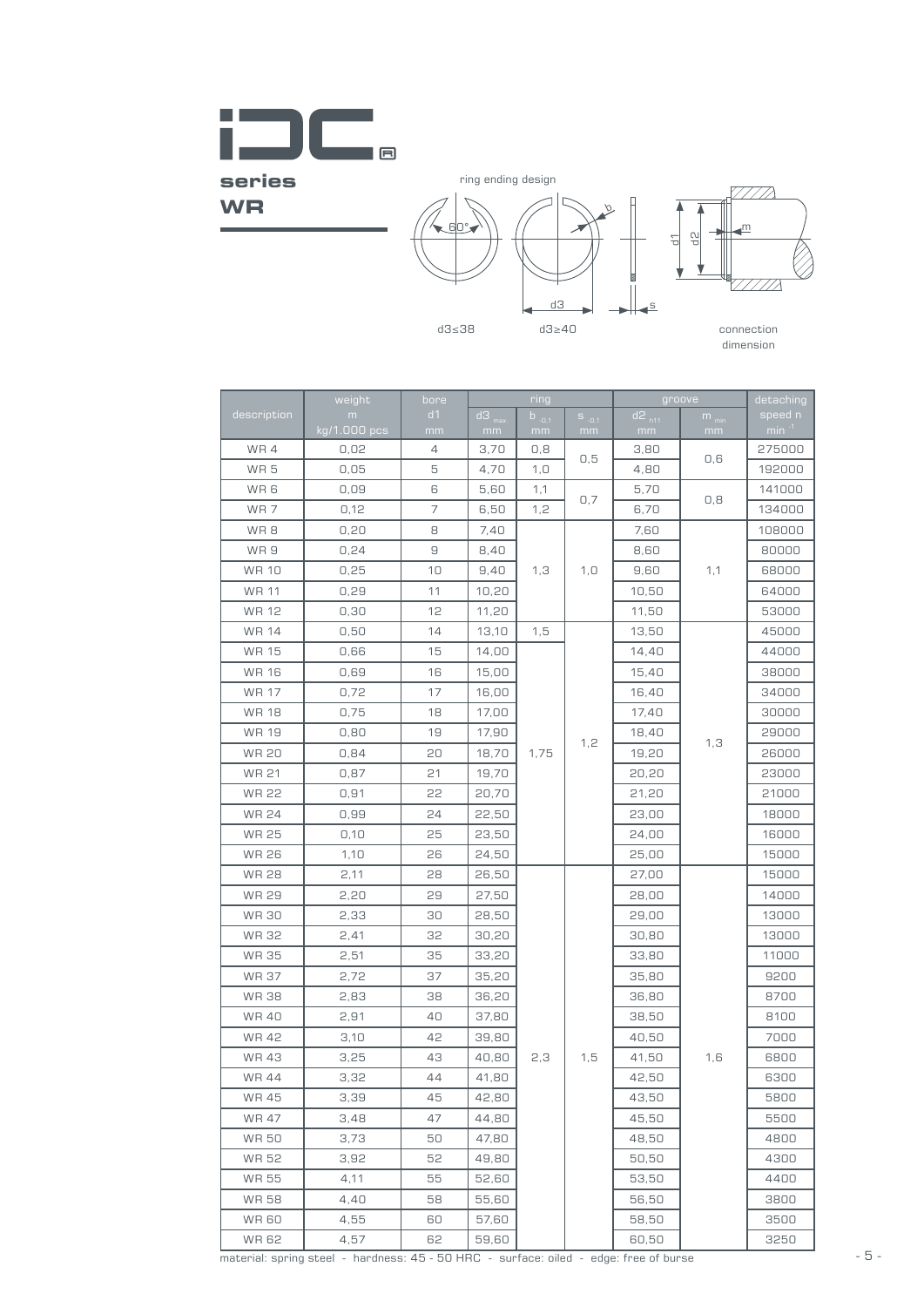

ring ending design





d3≥40 connection dimension

|               |                   | 등            |                           |                    |                  |                            |                            |                         |
|---------------|-------------------|--------------|---------------------------|--------------------|------------------|----------------------------|----------------------------|-------------------------|
|               |                   | $d3 \leq 38$ |                           | dЗ<br>$d3 \geq 40$ |                  |                            |                            | connection<br>dimension |
|               | weight            | bore         |                           | ring               |                  | groove                     |                            | detaching               |
| description   | m<br>kg/1.000 pcs | d1<br>mm     | $d3$ <sub>max</sub><br>mm | $b_{.0,1}$<br>mm   | $S_{-0.1}$<br>mm | $d^2$ <sub>h11</sub><br>mm | $\overline{m}_{min}$<br>mm | speed n<br>rpm          |
| <b>WR63</b>   | 4,58              | 63           | 60,60                     |                    |                  | 61,50                      |                            | 3100                    |
| <b>WR65</b>   | 4,64              | 65           | 62,60                     | 2,3                | 1,5              | 63,50                      | 1,6                        | 2850                    |
| <b>WR68</b>   | 8,59              | 68           | 65,40                     |                    |                  | 66,20                      |                            | 2950                    |
| <b>WR 70</b>  | 8,71              | 70           | 67,40                     |                    |                  | 68,20                      |                            | 2750                    |
| <b>WR72</b>   | 8,80              | 72           | 69,40                     | 2,8                | 2,0              | 70,20                      | 2,2                        | 2550                    |
| <b>WR73</b>   | 8,90              | 73           | 70,40                     |                    |                  | 71,20                      |                            | 2500                    |
| <b>WR 75</b>  | 9,32              | 75           | 72,40                     |                    |                  | 73,20                      |                            | 2300                    |
| <b>WR80</b>   | 9,67              | 80           | 77,40                     |                    |                  | 78,20                      |                            | 1950                    |
| <b>WR85</b>   | 16,00             | 85           | 82,00                     |                    |                  | 83,00                      |                            | 2300                    |
| <b>WR 90</b>  | 16,00             | 90           | 87,00                     |                    |                  | 88,00                      |                            | 2000                    |
| <b>WR 95</b>  | 18,20             | 95           | 92,00                     |                    |                  | 93,00                      |                            | 1750                    |
| <b>WR 100</b> | 18,90             | 100          | 97,00                     |                    |                  | 98,00                      |                            | 1560                    |
| WR 105        | 20,70             | 105          | 101,70                    | 3,4                |                  | 102,70                     |                            | 1390                    |
| <b>WR 110</b> | 20,90             | 110          | 106,60                    |                    |                  | 107,70                     |                            | 1240                    |
| <b>WR 115</b> | 22,10             | 115          | 111,60                    |                    |                  | 112,70                     |                            | 1100                    |
| WR 120        | 24,10             | 120          | 116,50                    |                    |                  | 117,70                     |                            | 1000                    |
| WR 125        | 25,10             | 125          | 121,40                    |                    |                  | 122,70                     |                            | 920                     |
| <b>WR 130</b> | 26,60             | 130          | 126,30                    |                    | 2,5              | 127,70                     | 2,7                        | 830                     |
| WR 135        | 30,20             | 135          | 131,00                    |                    |                  | 132,40                     |                            | 830                     |
| <b>WR 140</b> | 31,10             | 140          | 135,90                    |                    |                  | 137,40                     |                            | 760                     |
| <b>WR 145</b> | 32,60             | 145          | 140,90                    |                    |                  | 142,40                     |                            | 690                     |
| <b>WR 150</b> | 32,80             | 150          | 145,80                    |                    |                  | 147,40                     |                            | 640                     |
| WR 155        | 34,70             | 155          | 150,80                    | 4,0                |                  | 152,40                     |                            | 590                     |
| <b>WR 160</b> | 36,60             | 160          | 155,70                    |                    |                  | 157,40                     |                            | 545                     |
| <b>WR 165</b> | 37,40             | 165          | 160,70                    |                    |                  | 162,40                     |                            | 500                     |
| <b>WR 170</b> | 38,50             | 170          | 165,60                    |                    |                  | 167,40                     |                            | 470                     |
| WR 175        | 39,40             | 175          | 170,60                    |                    |                  | 172,40                     |                            | 430                     |
| WR 180        | 61,20             | 180          | 175,20                    |                    |                  | 177,00                     |                            | 600                     |
| <b>WR 185</b> | 63,90             | 185          | 180,10                    |                    |                  | 182,00                     |                            | 590                     |
| WR 190        | 65,90             | 190          | 185,10                    |                    |                  | 187,00                     |                            | 550                     |
| WR 195        | 67,50             | 195          | 190,10                    |                    |                  | 192,00                     |                            | 510                     |
| <b>WR 200</b> | 68,40             | 200          | 195,00                    | 5,0                | 3,0              | 197,00                     | 3,2                        | 480                     |
| WR 210        | 72,00             | 210          | 204,90                    |                    |                  | 207,00                     |                            | 420                     |
| WR 220        | 76,30             | 220          | 214,80                    |                    |                  | 217,00                     |                            | 380                     |
| WR 225        | 78,00             | 225          | 219,80                    |                    |                  | 222,00                     |                            | 360                     |
| WR 230        | 79,80             | 230          | 224,70                    |                    |                  | 227,00                     |                            | 340                     |
| WR 240        | 81,70             | 240          | 234,60                    |                    |                  | 237,00                     |                            | 310                     |
| WR 260        | 179,00            | 260          | 252,40                    |                    |                  | 255,00                     |                            | 430                     |
| WR 265        | 185,20            | 265          | 257,40                    | 7,5                | 4,0              | 260,00                     | 4,2                        | 410                     |
| WR 270        | 197,70            | 270          | 262,30                    |                    |                  | 265,00                     |                            | 380                     |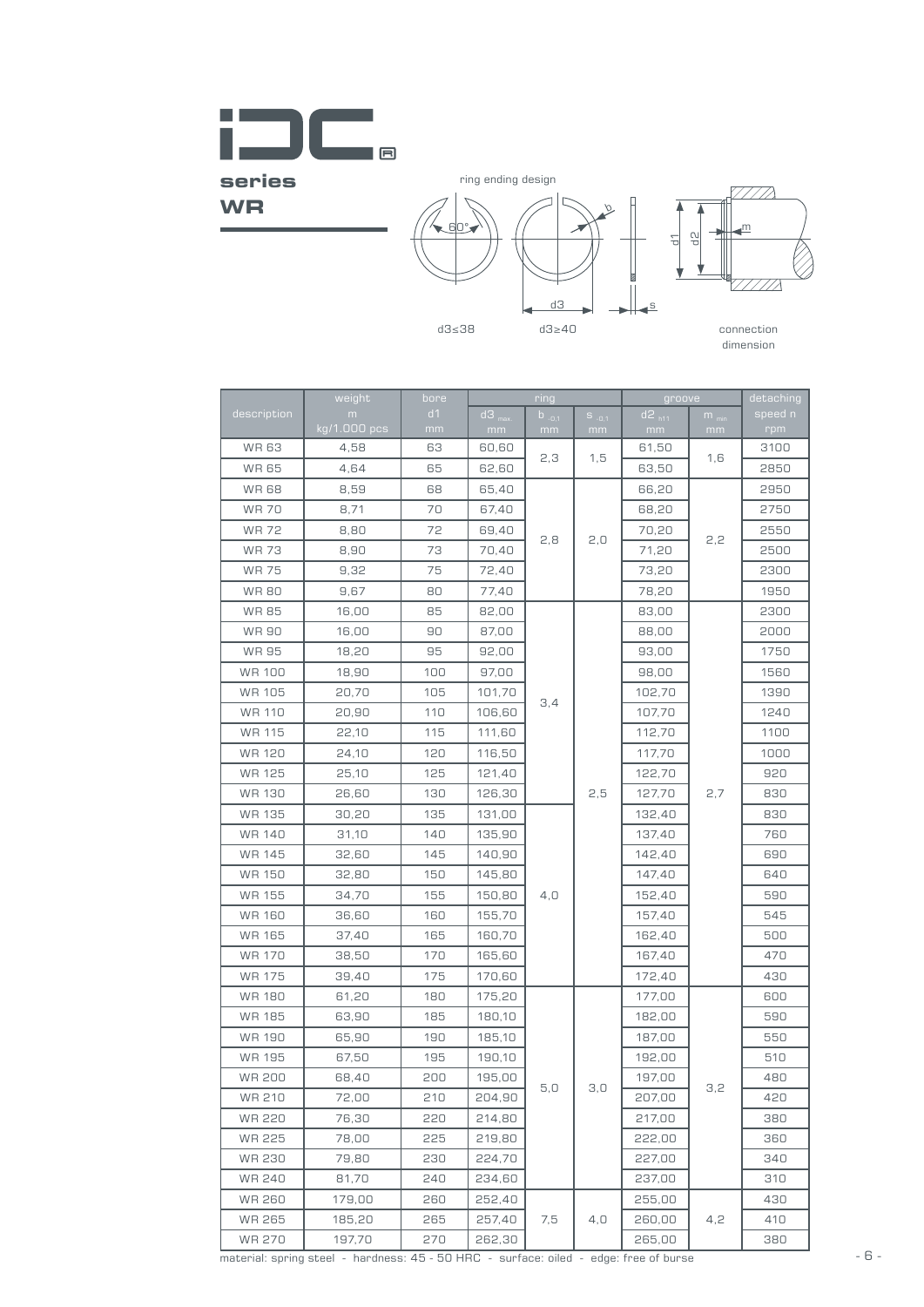

| ring<br>groove<br>detaching<br>weight<br>bore<br>$d3$ <sub>max.</sub><br>$d2$ <sub>h11</sub><br>description<br>d1<br>$b_{-0,1}$<br>speed n<br>m<br>$m_{min}$<br>$S_{-0,1}$<br>$kg/1.000$ pcs<br>rpm<br>mm<br>mm<br>mm<br>mm<br>mm<br>mm<br><b>WR 280</b><br>198,70<br>280<br>272,20<br>275,00<br>360<br>WR 285<br>199,50<br>285<br>277,20<br>280,00<br>345<br><b>WR 290</b><br>205,30<br>290<br>282,10<br>285,00<br>320<br><b>WR 300</b><br>214,20<br>295,00<br>300<br>292,10<br>300<br>WR 305<br>305<br>297,10<br>300,00<br>290<br>219,40<br>WR 310<br>310<br>302,00<br>270<br>223,10<br>305,00<br><b>WR 320</b><br>225,30<br>320<br>311,90<br>315,00<br>255<br>228,60<br>4,2<br><b>WR 330</b><br>330<br>321,70<br>7,5<br>4,0<br>325,00<br>240<br><b>WR 340</b><br>239,30<br>340<br>331,60<br>335,00<br>220<br>WR 350<br>251,20<br>350<br>341,50<br>345,00<br>205<br><b>WR 360</b><br>253,10<br>360<br>351,40<br>355,00<br>195<br><b>WR 370</b><br>259,20<br>370<br>361,40<br>180<br>365,00<br><b>WR 380</b><br>268,00<br>371,20<br>170<br>380<br>375,00<br><b>WR 390</b><br>273,90<br>390<br>381,20<br>385,00<br>160<br><b>WR 400</b><br>281,10<br>400<br>391,20<br>395,00<br>145<br><b>WR 420</b><br>540,00<br>420<br>410,00<br>414,00<br>267<br>4,5<br>12,0<br>4,7<br><b>WR 460</b><br>590,00<br>460<br>449,50<br>454,00<br>224<br>material: spring steel - hardness: 45 - 50 HRC - surface: oiled - edge: free of burse |
|------------------------------------------------------------------------------------------------------------------------------------------------------------------------------------------------------------------------------------------------------------------------------------------------------------------------------------------------------------------------------------------------------------------------------------------------------------------------------------------------------------------------------------------------------------------------------------------------------------------------------------------------------------------------------------------------------------------------------------------------------------------------------------------------------------------------------------------------------------------------------------------------------------------------------------------------------------------------------------------------------------------------------------------------------------------------------------------------------------------------------------------------------------------------------------------------------------------------------------------------------------------------------------------------------------------------------------------------------------------------------------------------------------------------------|
|                                                                                                                                                                                                                                                                                                                                                                                                                                                                                                                                                                                                                                                                                                                                                                                                                                                                                                                                                                                                                                                                                                                                                                                                                                                                                                                                                                                                                              |
|                                                                                                                                                                                                                                                                                                                                                                                                                                                                                                                                                                                                                                                                                                                                                                                                                                                                                                                                                                                                                                                                                                                                                                                                                                                                                                                                                                                                                              |
|                                                                                                                                                                                                                                                                                                                                                                                                                                                                                                                                                                                                                                                                                                                                                                                                                                                                                                                                                                                                                                                                                                                                                                                                                                                                                                                                                                                                                              |
|                                                                                                                                                                                                                                                                                                                                                                                                                                                                                                                                                                                                                                                                                                                                                                                                                                                                                                                                                                                                                                                                                                                                                                                                                                                                                                                                                                                                                              |
|                                                                                                                                                                                                                                                                                                                                                                                                                                                                                                                                                                                                                                                                                                                                                                                                                                                                                                                                                                                                                                                                                                                                                                                                                                                                                                                                                                                                                              |
|                                                                                                                                                                                                                                                                                                                                                                                                                                                                                                                                                                                                                                                                                                                                                                                                                                                                                                                                                                                                                                                                                                                                                                                                                                                                                                                                                                                                                              |
|                                                                                                                                                                                                                                                                                                                                                                                                                                                                                                                                                                                                                                                                                                                                                                                                                                                                                                                                                                                                                                                                                                                                                                                                                                                                                                                                                                                                                              |
|                                                                                                                                                                                                                                                                                                                                                                                                                                                                                                                                                                                                                                                                                                                                                                                                                                                                                                                                                                                                                                                                                                                                                                                                                                                                                                                                                                                                                              |
|                                                                                                                                                                                                                                                                                                                                                                                                                                                                                                                                                                                                                                                                                                                                                                                                                                                                                                                                                                                                                                                                                                                                                                                                                                                                                                                                                                                                                              |
|                                                                                                                                                                                                                                                                                                                                                                                                                                                                                                                                                                                                                                                                                                                                                                                                                                                                                                                                                                                                                                                                                                                                                                                                                                                                                                                                                                                                                              |
|                                                                                                                                                                                                                                                                                                                                                                                                                                                                                                                                                                                                                                                                                                                                                                                                                                                                                                                                                                                                                                                                                                                                                                                                                                                                                                                                                                                                                              |
|                                                                                                                                                                                                                                                                                                                                                                                                                                                                                                                                                                                                                                                                                                                                                                                                                                                                                                                                                                                                                                                                                                                                                                                                                                                                                                                                                                                                                              |
|                                                                                                                                                                                                                                                                                                                                                                                                                                                                                                                                                                                                                                                                                                                                                                                                                                                                                                                                                                                                                                                                                                                                                                                                                                                                                                                                                                                                                              |
|                                                                                                                                                                                                                                                                                                                                                                                                                                                                                                                                                                                                                                                                                                                                                                                                                                                                                                                                                                                                                                                                                                                                                                                                                                                                                                                                                                                                                              |
|                                                                                                                                                                                                                                                                                                                                                                                                                                                                                                                                                                                                                                                                                                                                                                                                                                                                                                                                                                                                                                                                                                                                                                                                                                                                                                                                                                                                                              |
|                                                                                                                                                                                                                                                                                                                                                                                                                                                                                                                                                                                                                                                                                                                                                                                                                                                                                                                                                                                                                                                                                                                                                                                                                                                                                                                                                                                                                              |
|                                                                                                                                                                                                                                                                                                                                                                                                                                                                                                                                                                                                                                                                                                                                                                                                                                                                                                                                                                                                                                                                                                                                                                                                                                                                                                                                                                                                                              |
|                                                                                                                                                                                                                                                                                                                                                                                                                                                                                                                                                                                                                                                                                                                                                                                                                                                                                                                                                                                                                                                                                                                                                                                                                                                                                                                                                                                                                              |
|                                                                                                                                                                                                                                                                                                                                                                                                                                                                                                                                                                                                                                                                                                                                                                                                                                                                                                                                                                                                                                                                                                                                                                                                                                                                                                                                                                                                                              |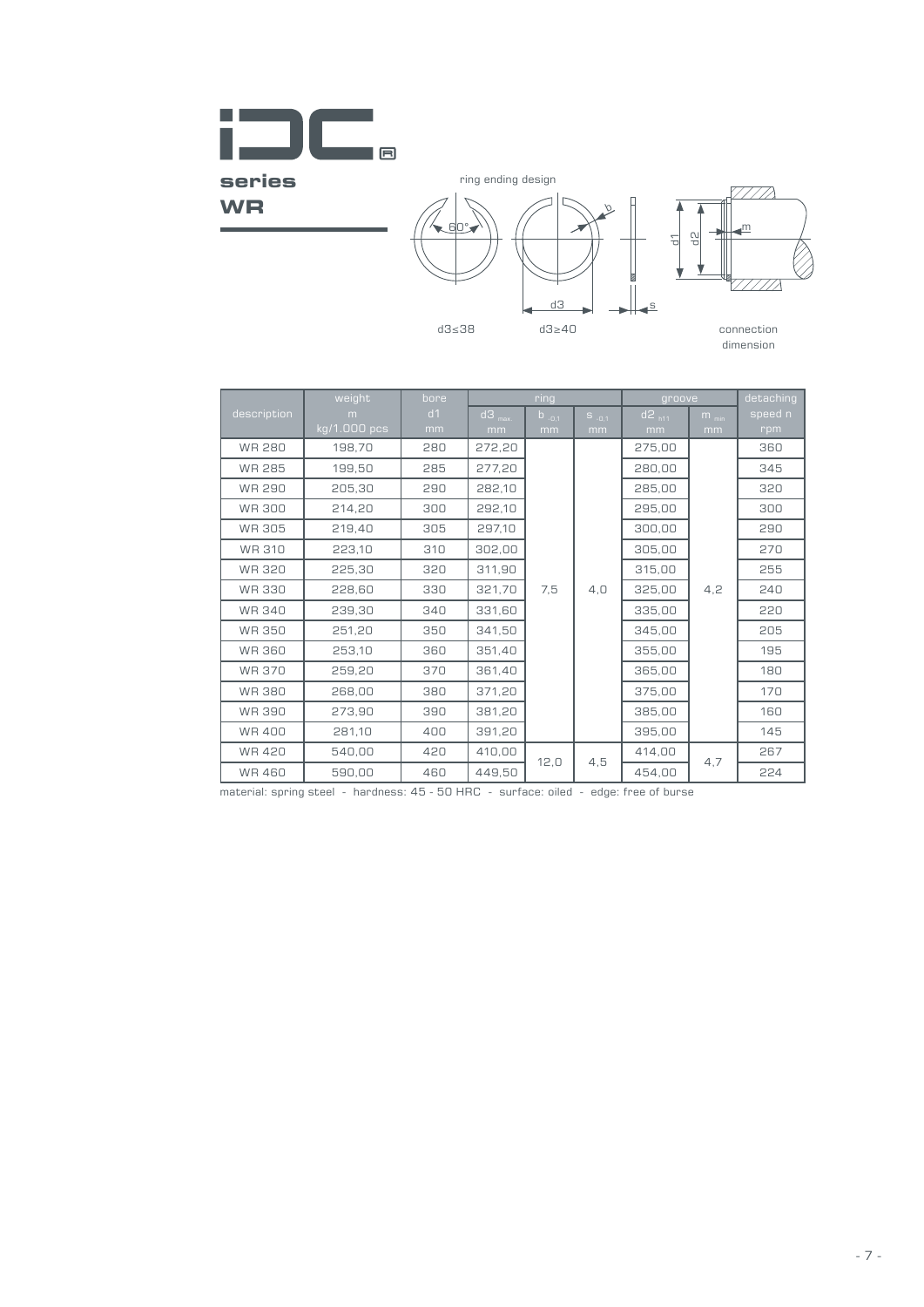



| d <sub>1</sub><br>description<br>$b_{.0.2}$<br>d4<br>speed n<br>$S_{-0.1}$<br>t<br>$\mathbf a$<br>$m_{min}$<br>m<br>kg/1.000 pcs<br>mm<br>rpm<br>mm<br>mm<br>mm<br>mm<br>mm<br>mm<br>mm<br>mm<br><b>WRE 42</b><br>5,70<br>42<br>39,3<br>39,8<br>7680<br><b>WRE 47</b><br>6,35<br>47<br>44,3<br>44,8<br>5840<br>3,6<br>1,5<br>1,7<br>1,8<br>3,0<br>1,6<br><b>WRE 55</b><br>7,36<br>55<br>51,8<br>5660<br>52,8<br><b>WRE 62</b><br>8,26<br>4220<br>62<br>58,8<br>59,8<br>4710<br><b>WRE 68</b><br>16,25<br>68<br>64,6<br>65,8<br>4,8<br>3,5<br>2,2<br><b>WRE 75</b><br>17,88<br>75<br>71,6<br>2,0<br>2,5<br>2,0<br>72,8<br>3720<br><b>WRE 80</b><br>19,05<br>80<br>76,6<br>77,8<br>3180<br><b>WRE 90</b><br>32,47<br>90<br>86,3<br>87,8<br>3140<br><b>WRE 95</b><br>34,23<br>95<br>91,3<br>92,8<br>2760<br><b>WRE 100</b><br>5,8<br>2,5<br>36,08<br>100<br>95,9<br>97,4<br>2460<br><b>WRE 110</b><br>39,33<br>110<br>105,4<br>2090<br>107,1<br><b>WRE 115</b><br>41,09<br>115<br>110,4<br>112,1<br>1880<br><b>WRE 125</b><br>125<br>58,32<br>120,1<br>122,1<br>2080<br>2,5<br>4,0<br>2,6<br>3,0<br><b>WRE 130</b><br>124,9<br>60,50<br>130<br>127,1<br>1990<br><b>WRE 140</b><br>64,91<br>140<br>134,8<br>137,0<br>1660<br><b>WRE 145</b><br>1530<br>67,18<br>145<br>139,8<br>7,5<br>3,5<br>142,0<br><b>WRE 150</b><br>144.4<br>1530<br>69,28<br>150<br>147,0<br><b>WRE 160</b><br>73,70<br>160<br>154,1<br>157,0<br>1380<br><b>WRE 170</b><br>77,92<br>170<br>163,4<br>167,0<br>1330<br><b>WRE 180</b><br>180<br>173,0<br>131,09<br>176,0<br>1350<br><b>WRE 190</b><br>190<br>138,23<br>183,0<br>186,0<br>1190<br><b>WRE 200</b><br>192,5<br>9,8<br>4,5<br>1130<br>145,00<br>200<br>196,0<br><b>WRE 210</b><br>151,78<br>210<br>202,0<br>206,0<br>1080<br>4,5<br>3,0<br>3,5<br>3,2<br><b>WRE 220</b><br>220<br>212,0<br>216,0<br>158,91<br>960<br><b>WRE 225</b><br>225<br>200,88<br>217,0<br>221,0<br>1090<br><b>WRE 230</b><br>205,24<br>230<br>222,0<br>12,0<br>5,5<br>226,0<br>1030<br><b>WRE 240</b><br>990<br>213,54<br>240<br>231,5<br>236,0<br><b>WRE 260</b><br>950<br>359,35<br>260<br>249,5<br>254.0<br><b>WRE 270</b><br>372,25<br>270<br>259,0<br>264,0<br>910<br>7,0<br><b>WRE 280</b><br>280<br>269,0<br>14,0<br>274,0<br>840<br>385,84<br><b>WRE 290</b><br>290<br>279,0<br>770<br>399.43<br>284,0<br><b>WRE 300</b><br>300<br>288,5<br>294,0<br>412,33<br>740<br><b>WRE 310</b><br>495,52<br>310<br>298,0<br>4,0<br>304,0<br>4,2<br>810<br>4,0<br>6,0<br><b>WRE 320</b><br>511,24<br>320<br>308,0<br>314,0<br>750<br><b>WRE 340</b><br>541,89<br>340<br>327,5<br>334,0<br>680<br>16,2<br>8,5<br><b>WRE 360</b><br>572,55<br>347,0<br>360<br>354,0<br>610<br><b>WRE 380</b><br>600,85<br>380<br>365,0<br>374,0<br>610<br><b>WRE 400</b><br>400<br>385,0<br>540<br>650,00<br>394,0<br><b>WRE 420</b><br>930,00<br>420<br>405,0<br>413,0<br>540<br>20,0<br>4,5<br>10<br>4,7<br>442,0<br><b>WRE 460</b><br>1011,00<br>460<br>453,0<br>510 | weight | bore | ring                |  |  |  |  |  | groove              |  | detaching |
|-------------------------------------------------------------------------------------------------------------------------------------------------------------------------------------------------------------------------------------------------------------------------------------------------------------------------------------------------------------------------------------------------------------------------------------------------------------------------------------------------------------------------------------------------------------------------------------------------------------------------------------------------------------------------------------------------------------------------------------------------------------------------------------------------------------------------------------------------------------------------------------------------------------------------------------------------------------------------------------------------------------------------------------------------------------------------------------------------------------------------------------------------------------------------------------------------------------------------------------------------------------------------------------------------------------------------------------------------------------------------------------------------------------------------------------------------------------------------------------------------------------------------------------------------------------------------------------------------------------------------------------------------------------------------------------------------------------------------------------------------------------------------------------------------------------------------------------------------------------------------------------------------------------------------------------------------------------------------------------------------------------------------------------------------------------------------------------------------------------------------------------------------------------------------------------------------------------------------------------------------------------------------------------------------------------------------------------------------------------------------------------------------------------------------------------------------------------------------------------------------------------------------------------------------------------------------------------------------------------------------------------------------------------------------------------------------------------------------------------------------------------------------------------------------------------------------------------------------------------------------------------------------------------------------------------------------------|--------|------|---------------------|--|--|--|--|--|---------------------|--|-----------|
|                                                                                                                                                                                                                                                                                                                                                                                                                                                                                                                                                                                                                                                                                                                                                                                                                                                                                                                                                                                                                                                                                                                                                                                                                                                                                                                                                                                                                                                                                                                                                                                                                                                                                                                                                                                                                                                                                                                                                                                                                                                                                                                                                                                                                                                                                                                                                                                                                                                                                                                                                                                                                                                                                                                                                                                                                                                                                                                                                       |        |      | $d3$ <sub>max</sub> |  |  |  |  |  | $d2$ <sub>h11</sub> |  |           |
|                                                                                                                                                                                                                                                                                                                                                                                                                                                                                                                                                                                                                                                                                                                                                                                                                                                                                                                                                                                                                                                                                                                                                                                                                                                                                                                                                                                                                                                                                                                                                                                                                                                                                                                                                                                                                                                                                                                                                                                                                                                                                                                                                                                                                                                                                                                                                                                                                                                                                                                                                                                                                                                                                                                                                                                                                                                                                                                                                       |        |      |                     |  |  |  |  |  |                     |  |           |
|                                                                                                                                                                                                                                                                                                                                                                                                                                                                                                                                                                                                                                                                                                                                                                                                                                                                                                                                                                                                                                                                                                                                                                                                                                                                                                                                                                                                                                                                                                                                                                                                                                                                                                                                                                                                                                                                                                                                                                                                                                                                                                                                                                                                                                                                                                                                                                                                                                                                                                                                                                                                                                                                                                                                                                                                                                                                                                                                                       |        |      |                     |  |  |  |  |  |                     |  |           |
|                                                                                                                                                                                                                                                                                                                                                                                                                                                                                                                                                                                                                                                                                                                                                                                                                                                                                                                                                                                                                                                                                                                                                                                                                                                                                                                                                                                                                                                                                                                                                                                                                                                                                                                                                                                                                                                                                                                                                                                                                                                                                                                                                                                                                                                                                                                                                                                                                                                                                                                                                                                                                                                                                                                                                                                                                                                                                                                                                       |        |      |                     |  |  |  |  |  |                     |  |           |
|                                                                                                                                                                                                                                                                                                                                                                                                                                                                                                                                                                                                                                                                                                                                                                                                                                                                                                                                                                                                                                                                                                                                                                                                                                                                                                                                                                                                                                                                                                                                                                                                                                                                                                                                                                                                                                                                                                                                                                                                                                                                                                                                                                                                                                                                                                                                                                                                                                                                                                                                                                                                                                                                                                                                                                                                                                                                                                                                                       |        |      |                     |  |  |  |  |  |                     |  |           |
|                                                                                                                                                                                                                                                                                                                                                                                                                                                                                                                                                                                                                                                                                                                                                                                                                                                                                                                                                                                                                                                                                                                                                                                                                                                                                                                                                                                                                                                                                                                                                                                                                                                                                                                                                                                                                                                                                                                                                                                                                                                                                                                                                                                                                                                                                                                                                                                                                                                                                                                                                                                                                                                                                                                                                                                                                                                                                                                                                       |        |      |                     |  |  |  |  |  |                     |  |           |
|                                                                                                                                                                                                                                                                                                                                                                                                                                                                                                                                                                                                                                                                                                                                                                                                                                                                                                                                                                                                                                                                                                                                                                                                                                                                                                                                                                                                                                                                                                                                                                                                                                                                                                                                                                                                                                                                                                                                                                                                                                                                                                                                                                                                                                                                                                                                                                                                                                                                                                                                                                                                                                                                                                                                                                                                                                                                                                                                                       |        |      |                     |  |  |  |  |  |                     |  |           |
|                                                                                                                                                                                                                                                                                                                                                                                                                                                                                                                                                                                                                                                                                                                                                                                                                                                                                                                                                                                                                                                                                                                                                                                                                                                                                                                                                                                                                                                                                                                                                                                                                                                                                                                                                                                                                                                                                                                                                                                                                                                                                                                                                                                                                                                                                                                                                                                                                                                                                                                                                                                                                                                                                                                                                                                                                                                                                                                                                       |        |      |                     |  |  |  |  |  |                     |  |           |
|                                                                                                                                                                                                                                                                                                                                                                                                                                                                                                                                                                                                                                                                                                                                                                                                                                                                                                                                                                                                                                                                                                                                                                                                                                                                                                                                                                                                                                                                                                                                                                                                                                                                                                                                                                                                                                                                                                                                                                                                                                                                                                                                                                                                                                                                                                                                                                                                                                                                                                                                                                                                                                                                                                                                                                                                                                                                                                                                                       |        |      |                     |  |  |  |  |  |                     |  |           |
|                                                                                                                                                                                                                                                                                                                                                                                                                                                                                                                                                                                                                                                                                                                                                                                                                                                                                                                                                                                                                                                                                                                                                                                                                                                                                                                                                                                                                                                                                                                                                                                                                                                                                                                                                                                                                                                                                                                                                                                                                                                                                                                                                                                                                                                                                                                                                                                                                                                                                                                                                                                                                                                                                                                                                                                                                                                                                                                                                       |        |      |                     |  |  |  |  |  |                     |  |           |
|                                                                                                                                                                                                                                                                                                                                                                                                                                                                                                                                                                                                                                                                                                                                                                                                                                                                                                                                                                                                                                                                                                                                                                                                                                                                                                                                                                                                                                                                                                                                                                                                                                                                                                                                                                                                                                                                                                                                                                                                                                                                                                                                                                                                                                                                                                                                                                                                                                                                                                                                                                                                                                                                                                                                                                                                                                                                                                                                                       |        |      |                     |  |  |  |  |  |                     |  |           |
|                                                                                                                                                                                                                                                                                                                                                                                                                                                                                                                                                                                                                                                                                                                                                                                                                                                                                                                                                                                                                                                                                                                                                                                                                                                                                                                                                                                                                                                                                                                                                                                                                                                                                                                                                                                                                                                                                                                                                                                                                                                                                                                                                                                                                                                                                                                                                                                                                                                                                                                                                                                                                                                                                                                                                                                                                                                                                                                                                       |        |      |                     |  |  |  |  |  |                     |  |           |
|                                                                                                                                                                                                                                                                                                                                                                                                                                                                                                                                                                                                                                                                                                                                                                                                                                                                                                                                                                                                                                                                                                                                                                                                                                                                                                                                                                                                                                                                                                                                                                                                                                                                                                                                                                                                                                                                                                                                                                                                                                                                                                                                                                                                                                                                                                                                                                                                                                                                                                                                                                                                                                                                                                                                                                                                                                                                                                                                                       |        |      |                     |  |  |  |  |  |                     |  |           |
|                                                                                                                                                                                                                                                                                                                                                                                                                                                                                                                                                                                                                                                                                                                                                                                                                                                                                                                                                                                                                                                                                                                                                                                                                                                                                                                                                                                                                                                                                                                                                                                                                                                                                                                                                                                                                                                                                                                                                                                                                                                                                                                                                                                                                                                                                                                                                                                                                                                                                                                                                                                                                                                                                                                                                                                                                                                                                                                                                       |        |      |                     |  |  |  |  |  |                     |  |           |
|                                                                                                                                                                                                                                                                                                                                                                                                                                                                                                                                                                                                                                                                                                                                                                                                                                                                                                                                                                                                                                                                                                                                                                                                                                                                                                                                                                                                                                                                                                                                                                                                                                                                                                                                                                                                                                                                                                                                                                                                                                                                                                                                                                                                                                                                                                                                                                                                                                                                                                                                                                                                                                                                                                                                                                                                                                                                                                                                                       |        |      |                     |  |  |  |  |  |                     |  |           |
|                                                                                                                                                                                                                                                                                                                                                                                                                                                                                                                                                                                                                                                                                                                                                                                                                                                                                                                                                                                                                                                                                                                                                                                                                                                                                                                                                                                                                                                                                                                                                                                                                                                                                                                                                                                                                                                                                                                                                                                                                                                                                                                                                                                                                                                                                                                                                                                                                                                                                                                                                                                                                                                                                                                                                                                                                                                                                                                                                       |        |      |                     |  |  |  |  |  |                     |  |           |
|                                                                                                                                                                                                                                                                                                                                                                                                                                                                                                                                                                                                                                                                                                                                                                                                                                                                                                                                                                                                                                                                                                                                                                                                                                                                                                                                                                                                                                                                                                                                                                                                                                                                                                                                                                                                                                                                                                                                                                                                                                                                                                                                                                                                                                                                                                                                                                                                                                                                                                                                                                                                                                                                                                                                                                                                                                                                                                                                                       |        |      |                     |  |  |  |  |  |                     |  |           |
|                                                                                                                                                                                                                                                                                                                                                                                                                                                                                                                                                                                                                                                                                                                                                                                                                                                                                                                                                                                                                                                                                                                                                                                                                                                                                                                                                                                                                                                                                                                                                                                                                                                                                                                                                                                                                                                                                                                                                                                                                                                                                                                                                                                                                                                                                                                                                                                                                                                                                                                                                                                                                                                                                                                                                                                                                                                                                                                                                       |        |      |                     |  |  |  |  |  |                     |  |           |
|                                                                                                                                                                                                                                                                                                                                                                                                                                                                                                                                                                                                                                                                                                                                                                                                                                                                                                                                                                                                                                                                                                                                                                                                                                                                                                                                                                                                                                                                                                                                                                                                                                                                                                                                                                                                                                                                                                                                                                                                                                                                                                                                                                                                                                                                                                                                                                                                                                                                                                                                                                                                                                                                                                                                                                                                                                                                                                                                                       |        |      |                     |  |  |  |  |  |                     |  |           |
|                                                                                                                                                                                                                                                                                                                                                                                                                                                                                                                                                                                                                                                                                                                                                                                                                                                                                                                                                                                                                                                                                                                                                                                                                                                                                                                                                                                                                                                                                                                                                                                                                                                                                                                                                                                                                                                                                                                                                                                                                                                                                                                                                                                                                                                                                                                                                                                                                                                                                                                                                                                                                                                                                                                                                                                                                                                                                                                                                       |        |      |                     |  |  |  |  |  |                     |  |           |
|                                                                                                                                                                                                                                                                                                                                                                                                                                                                                                                                                                                                                                                                                                                                                                                                                                                                                                                                                                                                                                                                                                                                                                                                                                                                                                                                                                                                                                                                                                                                                                                                                                                                                                                                                                                                                                                                                                                                                                                                                                                                                                                                                                                                                                                                                                                                                                                                                                                                                                                                                                                                                                                                                                                                                                                                                                                                                                                                                       |        |      |                     |  |  |  |  |  |                     |  |           |
|                                                                                                                                                                                                                                                                                                                                                                                                                                                                                                                                                                                                                                                                                                                                                                                                                                                                                                                                                                                                                                                                                                                                                                                                                                                                                                                                                                                                                                                                                                                                                                                                                                                                                                                                                                                                                                                                                                                                                                                                                                                                                                                                                                                                                                                                                                                                                                                                                                                                                                                                                                                                                                                                                                                                                                                                                                                                                                                                                       |        |      |                     |  |  |  |  |  |                     |  |           |
|                                                                                                                                                                                                                                                                                                                                                                                                                                                                                                                                                                                                                                                                                                                                                                                                                                                                                                                                                                                                                                                                                                                                                                                                                                                                                                                                                                                                                                                                                                                                                                                                                                                                                                                                                                                                                                                                                                                                                                                                                                                                                                                                                                                                                                                                                                                                                                                                                                                                                                                                                                                                                                                                                                                                                                                                                                                                                                                                                       |        |      |                     |  |  |  |  |  |                     |  |           |
|                                                                                                                                                                                                                                                                                                                                                                                                                                                                                                                                                                                                                                                                                                                                                                                                                                                                                                                                                                                                                                                                                                                                                                                                                                                                                                                                                                                                                                                                                                                                                                                                                                                                                                                                                                                                                                                                                                                                                                                                                                                                                                                                                                                                                                                                                                                                                                                                                                                                                                                                                                                                                                                                                                                                                                                                                                                                                                                                                       |        |      |                     |  |  |  |  |  |                     |  |           |
|                                                                                                                                                                                                                                                                                                                                                                                                                                                                                                                                                                                                                                                                                                                                                                                                                                                                                                                                                                                                                                                                                                                                                                                                                                                                                                                                                                                                                                                                                                                                                                                                                                                                                                                                                                                                                                                                                                                                                                                                                                                                                                                                                                                                                                                                                                                                                                                                                                                                                                                                                                                                                                                                                                                                                                                                                                                                                                                                                       |        |      |                     |  |  |  |  |  |                     |  |           |
|                                                                                                                                                                                                                                                                                                                                                                                                                                                                                                                                                                                                                                                                                                                                                                                                                                                                                                                                                                                                                                                                                                                                                                                                                                                                                                                                                                                                                                                                                                                                                                                                                                                                                                                                                                                                                                                                                                                                                                                                                                                                                                                                                                                                                                                                                                                                                                                                                                                                                                                                                                                                                                                                                                                                                                                                                                                                                                                                                       |        |      |                     |  |  |  |  |  |                     |  |           |
|                                                                                                                                                                                                                                                                                                                                                                                                                                                                                                                                                                                                                                                                                                                                                                                                                                                                                                                                                                                                                                                                                                                                                                                                                                                                                                                                                                                                                                                                                                                                                                                                                                                                                                                                                                                                                                                                                                                                                                                                                                                                                                                                                                                                                                                                                                                                                                                                                                                                                                                                                                                                                                                                                                                                                                                                                                                                                                                                                       |        |      |                     |  |  |  |  |  |                     |  |           |
|                                                                                                                                                                                                                                                                                                                                                                                                                                                                                                                                                                                                                                                                                                                                                                                                                                                                                                                                                                                                                                                                                                                                                                                                                                                                                                                                                                                                                                                                                                                                                                                                                                                                                                                                                                                                                                                                                                                                                                                                                                                                                                                                                                                                                                                                                                                                                                                                                                                                                                                                                                                                                                                                                                                                                                                                                                                                                                                                                       |        |      |                     |  |  |  |  |  |                     |  |           |
|                                                                                                                                                                                                                                                                                                                                                                                                                                                                                                                                                                                                                                                                                                                                                                                                                                                                                                                                                                                                                                                                                                                                                                                                                                                                                                                                                                                                                                                                                                                                                                                                                                                                                                                                                                                                                                                                                                                                                                                                                                                                                                                                                                                                                                                                                                                                                                                                                                                                                                                                                                                                                                                                                                                                                                                                                                                                                                                                                       |        |      |                     |  |  |  |  |  |                     |  |           |
|                                                                                                                                                                                                                                                                                                                                                                                                                                                                                                                                                                                                                                                                                                                                                                                                                                                                                                                                                                                                                                                                                                                                                                                                                                                                                                                                                                                                                                                                                                                                                                                                                                                                                                                                                                                                                                                                                                                                                                                                                                                                                                                                                                                                                                                                                                                                                                                                                                                                                                                                                                                                                                                                                                                                                                                                                                                                                                                                                       |        |      |                     |  |  |  |  |  |                     |  |           |
|                                                                                                                                                                                                                                                                                                                                                                                                                                                                                                                                                                                                                                                                                                                                                                                                                                                                                                                                                                                                                                                                                                                                                                                                                                                                                                                                                                                                                                                                                                                                                                                                                                                                                                                                                                                                                                                                                                                                                                                                                                                                                                                                                                                                                                                                                                                                                                                                                                                                                                                                                                                                                                                                                                                                                                                                                                                                                                                                                       |        |      |                     |  |  |  |  |  |                     |  |           |
|                                                                                                                                                                                                                                                                                                                                                                                                                                                                                                                                                                                                                                                                                                                                                                                                                                                                                                                                                                                                                                                                                                                                                                                                                                                                                                                                                                                                                                                                                                                                                                                                                                                                                                                                                                                                                                                                                                                                                                                                                                                                                                                                                                                                                                                                                                                                                                                                                                                                                                                                                                                                                                                                                                                                                                                                                                                                                                                                                       |        |      |                     |  |  |  |  |  |                     |  |           |
|                                                                                                                                                                                                                                                                                                                                                                                                                                                                                                                                                                                                                                                                                                                                                                                                                                                                                                                                                                                                                                                                                                                                                                                                                                                                                                                                                                                                                                                                                                                                                                                                                                                                                                                                                                                                                                                                                                                                                                                                                                                                                                                                                                                                                                                                                                                                                                                                                                                                                                                                                                                                                                                                                                                                                                                                                                                                                                                                                       |        |      |                     |  |  |  |  |  |                     |  |           |
|                                                                                                                                                                                                                                                                                                                                                                                                                                                                                                                                                                                                                                                                                                                                                                                                                                                                                                                                                                                                                                                                                                                                                                                                                                                                                                                                                                                                                                                                                                                                                                                                                                                                                                                                                                                                                                                                                                                                                                                                                                                                                                                                                                                                                                                                                                                                                                                                                                                                                                                                                                                                                                                                                                                                                                                                                                                                                                                                                       |        |      |                     |  |  |  |  |  |                     |  |           |
|                                                                                                                                                                                                                                                                                                                                                                                                                                                                                                                                                                                                                                                                                                                                                                                                                                                                                                                                                                                                                                                                                                                                                                                                                                                                                                                                                                                                                                                                                                                                                                                                                                                                                                                                                                                                                                                                                                                                                                                                                                                                                                                                                                                                                                                                                                                                                                                                                                                                                                                                                                                                                                                                                                                                                                                                                                                                                                                                                       |        |      |                     |  |  |  |  |  |                     |  |           |
|                                                                                                                                                                                                                                                                                                                                                                                                                                                                                                                                                                                                                                                                                                                                                                                                                                                                                                                                                                                                                                                                                                                                                                                                                                                                                                                                                                                                                                                                                                                                                                                                                                                                                                                                                                                                                                                                                                                                                                                                                                                                                                                                                                                                                                                                                                                                                                                                                                                                                                                                                                                                                                                                                                                                                                                                                                                                                                                                                       |        |      |                     |  |  |  |  |  |                     |  |           |
|                                                                                                                                                                                                                                                                                                                                                                                                                                                                                                                                                                                                                                                                                                                                                                                                                                                                                                                                                                                                                                                                                                                                                                                                                                                                                                                                                                                                                                                                                                                                                                                                                                                                                                                                                                                                                                                                                                                                                                                                                                                                                                                                                                                                                                                                                                                                                                                                                                                                                                                                                                                                                                                                                                                                                                                                                                                                                                                                                       |        |      |                     |  |  |  |  |  |                     |  |           |
|                                                                                                                                                                                                                                                                                                                                                                                                                                                                                                                                                                                                                                                                                                                                                                                                                                                                                                                                                                                                                                                                                                                                                                                                                                                                                                                                                                                                                                                                                                                                                                                                                                                                                                                                                                                                                                                                                                                                                                                                                                                                                                                                                                                                                                                                                                                                                                                                                                                                                                                                                                                                                                                                                                                                                                                                                                                                                                                                                       |        |      |                     |  |  |  |  |  |                     |  |           |
|                                                                                                                                                                                                                                                                                                                                                                                                                                                                                                                                                                                                                                                                                                                                                                                                                                                                                                                                                                                                                                                                                                                                                                                                                                                                                                                                                                                                                                                                                                                                                                                                                                                                                                                                                                                                                                                                                                                                                                                                                                                                                                                                                                                                                                                                                                                                                                                                                                                                                                                                                                                                                                                                                                                                                                                                                                                                                                                                                       |        |      |                     |  |  |  |  |  |                     |  |           |
|                                                                                                                                                                                                                                                                                                                                                                                                                                                                                                                                                                                                                                                                                                                                                                                                                                                                                                                                                                                                                                                                                                                                                                                                                                                                                                                                                                                                                                                                                                                                                                                                                                                                                                                                                                                                                                                                                                                                                                                                                                                                                                                                                                                                                                                                                                                                                                                                                                                                                                                                                                                                                                                                                                                                                                                                                                                                                                                                                       |        |      |                     |  |  |  |  |  |                     |  |           |
|                                                                                                                                                                                                                                                                                                                                                                                                                                                                                                                                                                                                                                                                                                                                                                                                                                                                                                                                                                                                                                                                                                                                                                                                                                                                                                                                                                                                                                                                                                                                                                                                                                                                                                                                                                                                                                                                                                                                                                                                                                                                                                                                                                                                                                                                                                                                                                                                                                                                                                                                                                                                                                                                                                                                                                                                                                                                                                                                                       |        |      |                     |  |  |  |  |  |                     |  |           |
|                                                                                                                                                                                                                                                                                                                                                                                                                                                                                                                                                                                                                                                                                                                                                                                                                                                                                                                                                                                                                                                                                                                                                                                                                                                                                                                                                                                                                                                                                                                                                                                                                                                                                                                                                                                                                                                                                                                                                                                                                                                                                                                                                                                                                                                                                                                                                                                                                                                                                                                                                                                                                                                                                                                                                                                                                                                                                                                                                       |        |      |                     |  |  |  |  |  |                     |  |           |